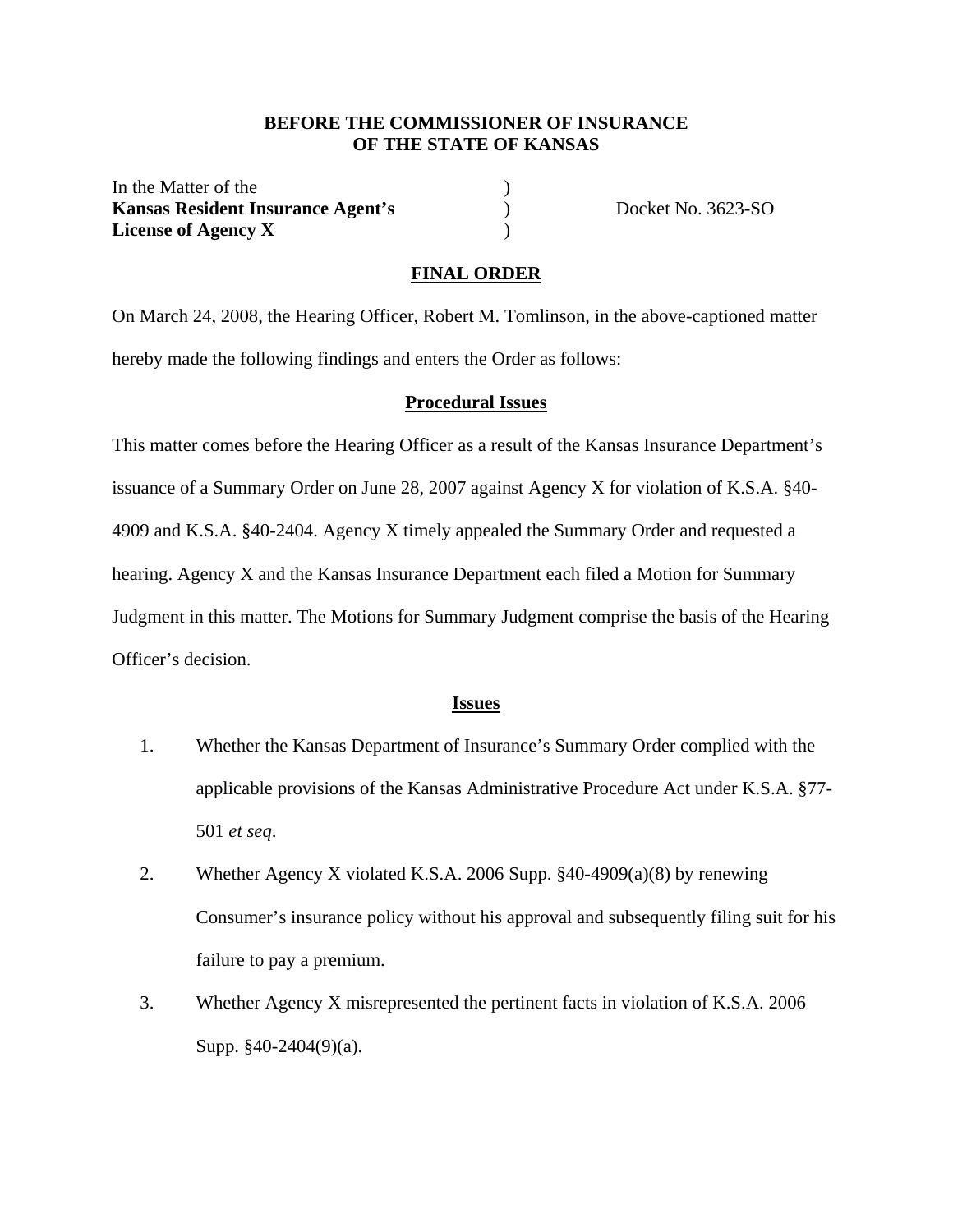#### **Decision**

# I. Whether the Kansas Department of Insurance's Summary Order complied with the applicable provisions of the Kansas Administrative Procedure Act under K.S.A. §77- 501 *et seq*.

The friend of the court brief filed by Amicus Y, brought up some interesting points as to whether the Department of Insurance was in violation of the Kansas Administrative Procedure Act. They brought forth the idea that a Summary Order in and of itself removes privileges and that the Summary Order has some legal standing and the Department's Order was done without appropriate administrative procedure because the full list of charges and the opportunity to respond to those charges was not given. I do not find that to be true.

The wording of the Summary Order may, in fact, be unfortunate wording, but in and of itself does not imply the removal of administrative procedures or due process. K.S.A. §77-501 is a due process statute. The full list of charges, the opportunity for discovery, the opportunity to plead one's case, and make motions for summary judgment all were in order without removal of anything of substantive value from Agency X.

One of the most interesting points in the oral arguments was made by Amicus Y in that they indicated that one of the problems with the Summary Order was that it gave a specific period of time to respond before the Order became final. However, if the Summary Order were handled in any other way the implication would also be that there would be a time frame where due process had to begin, that a list of charges and specifications would be something that could not go on indefinitely, and that the due process proceeding had to begin.

Further, the Department of Insurance indicated that all parties have complied with the requesting of a hearing in a timely manner. Under K.S.A. §77-537 and K.S.A. §77-542; due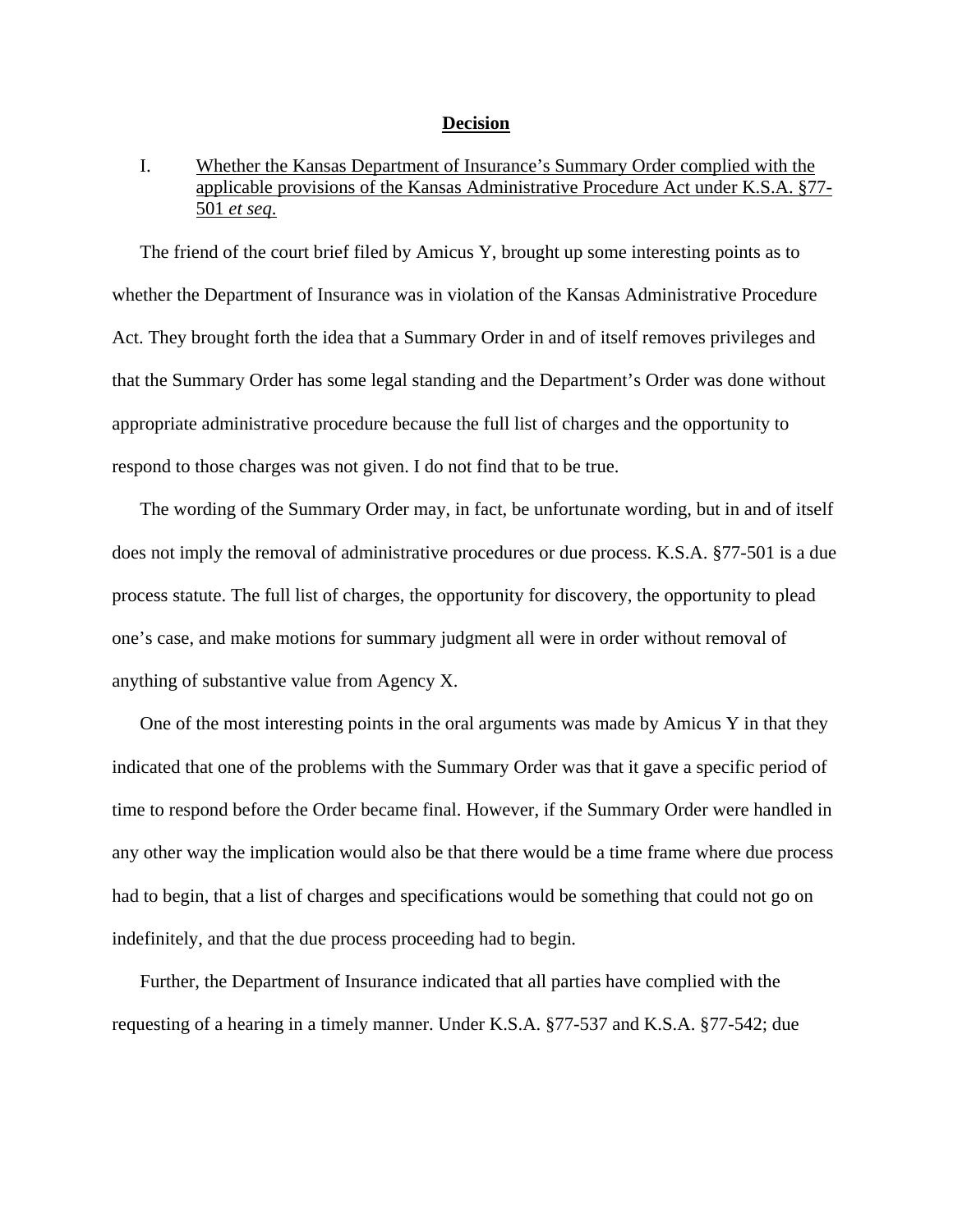process has been provided in this case. Nothing of value was lost prior to this determination, and I find that the Department of Insurance has complied with K.S.A. §§7-501 in fact and in spirit.

## II. Whether Agency X violated K.S.A. 2006 Supp. §40-4909(a)(8) by renewing Consumer's insurance policy without his approval and subsequently filing suit for his failure to pay a premium.

It has been the argument of Agency X that the case revolves around the renewal of a liability policy to Consumer without his specific request to do so and, in fact, subsequently, we find out, against his desire to do so and Agency X's subsequent attempt to recover monies that they put forth for the premium for the renewal.

The Amicus brief indicated that there has been and is some confusion about who renews policies and I agree absolutely with their relevant point there. Insurance companies, not agents, renew policies, and that is a clear and undisputable fact. When the Department of Insurance indicates that Agency X renewed the policy, they are inaccurate in that regard. But this policy was renewed, and it was renewed by the action of Agency X.

The Amicus brief also indicated a difference between direct billing and agency billing. Once again, I completely agree with their analysis of that. However, I wanted to make it clear that it appears to me that the difference between direct billing and agency billing is more a matter between the insurance company and the agent and not between the client and the insurance company.

It is a matter that is dealt with for convenience on the part of all concerned. The difference between direct billing and agency billing is not intended to nor will it ever remove the rights of the insured or alter those rights just by the fact that it exists or how that billing was made. The contract between the insured and the insurance company remains unaltered by the way the billing is made unless specifically outlined in the policy or a rider to that.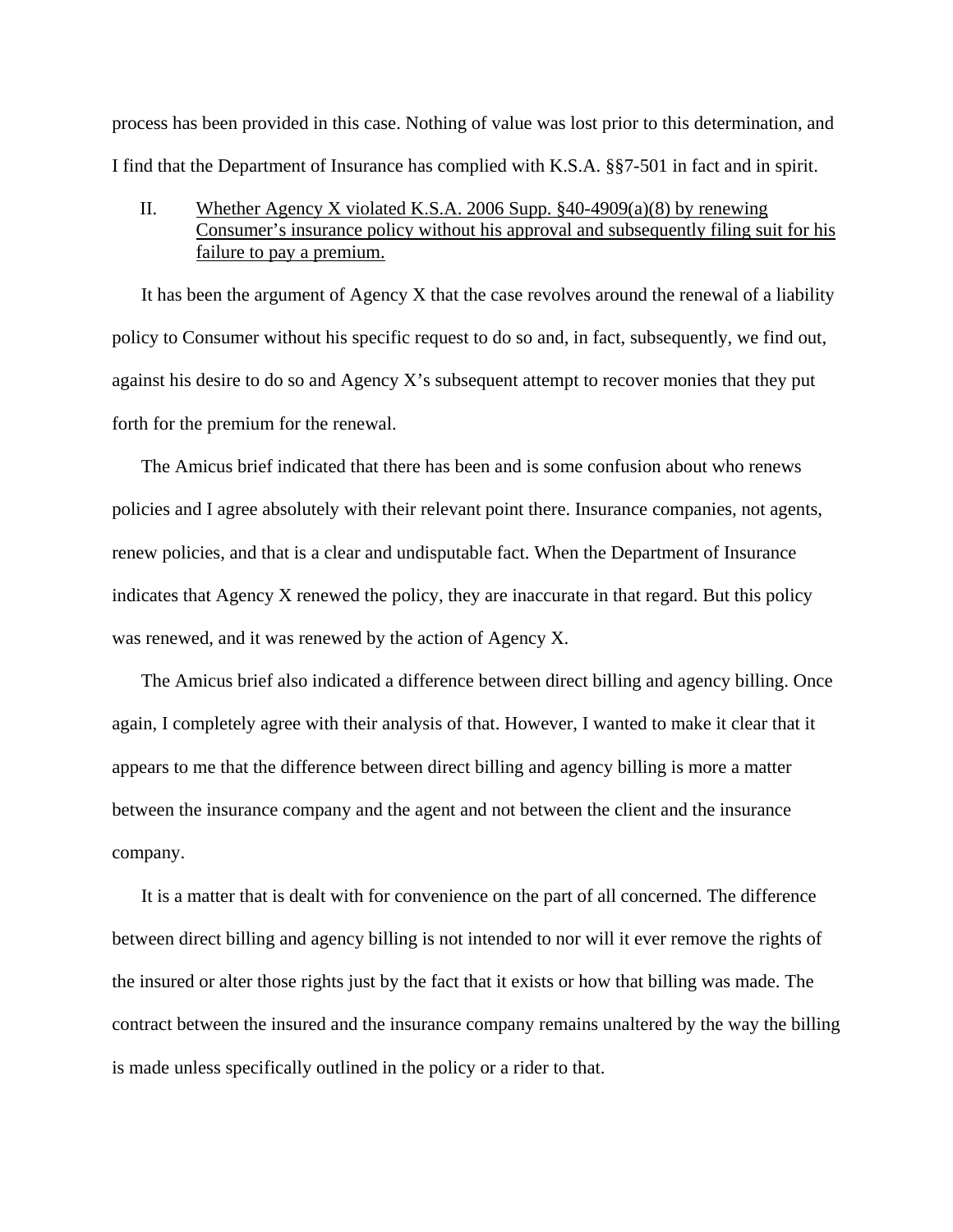The point was raised that in this particular case, K.S.A. §40-2,121 requires the insurance company, in order to cancel a policy, to give sixty days written notice. That is the reason cited by Amicus Y in their Amicus brief for the need of Agency X to renew Consumer's policy. In that non-renewal of that policy without prior written consent violates K.S.A. §40-2,121.

I asked for a further brief on this matter, and Amicus Y, in fact, gave me the opportunity if I so desired to rule in their favor with the court cases they cited. But as they correctly indicated they are not strictly on point, nor was the prior administrative hearing which I cited strictly on point.

There is nothing in K.S.A. §40-2,121 that indicates or should indicate a requirement to extend insurance to any party without a payment of premium. Under the laws in the State of Kansas, it is required to give notice, give the opportunity for an insurance client to find other insurance when a company has chosen to non-renew. But at no point should anyone purchasing insurance believe that insurance can be had by failure to respond to renewal notice or paying a premium. It requires the insurance company to give the appropriate notice if they're going to non-renew. It does not require them to extend coverage if a premium has not been paid.

Even if this statute required the insurance company to extend coverage, it would not require the agent to pay for it, or to make arrangements to pay for it or to stand liable for its payment because it is the insured's company that renews the policy and not the agent as we've already noted.

We cannot have it both ways. We cannot say that the agent is not responsible for renewing the policy and then make them responsible for paying the premium, or in some way of following through on the payment of a premium.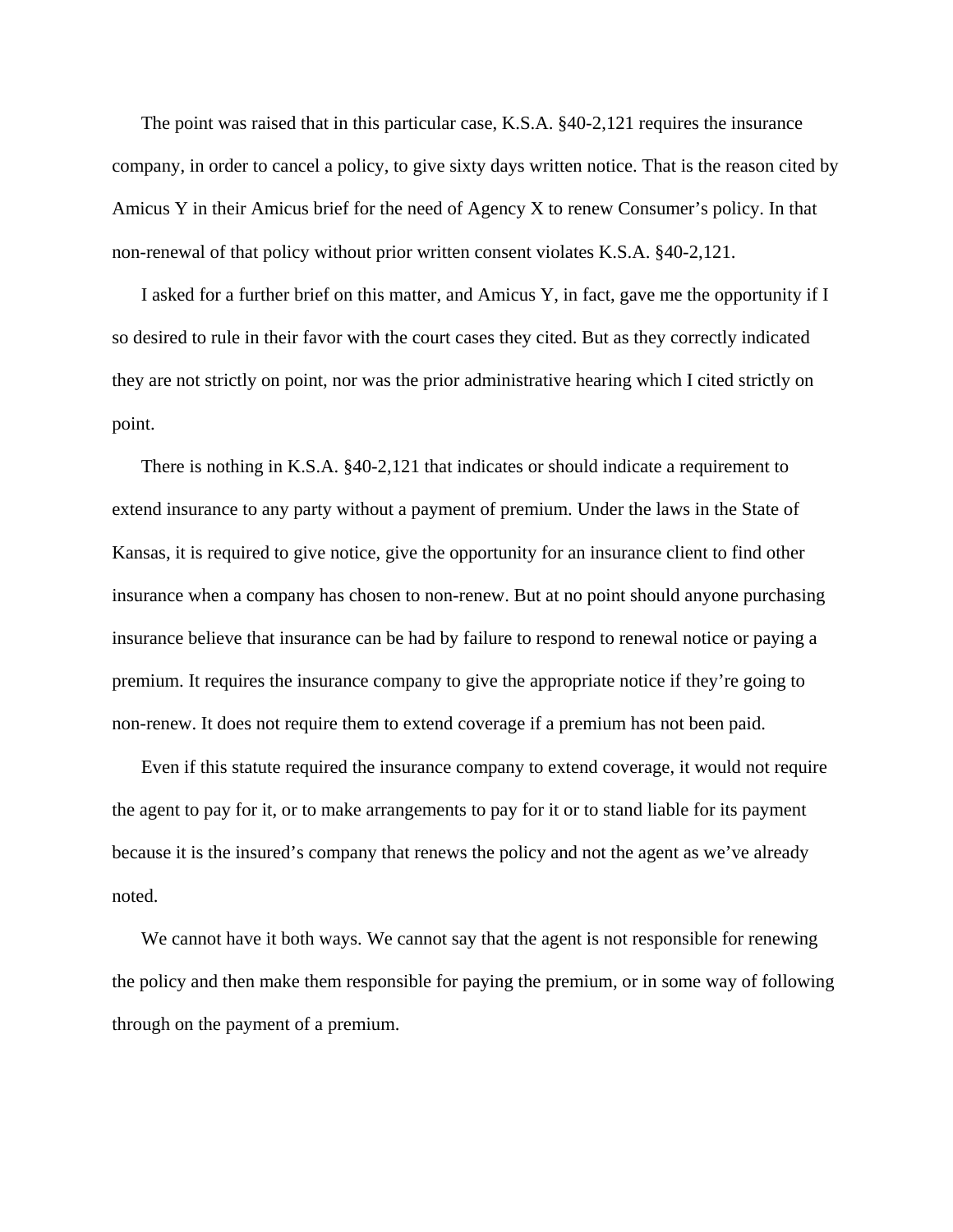K.S.A. §40-2,121 does not require a premium to be paid by any agency and does not require the extension of coverage to someone who has chosen not to pay the premium.

## III. Whether Agency X misrepresented the pertinent facts in violation of K.S.A. 2006 Supp. §40-2404(9)(a).

The argument of the Kansas Insurance Department comes forth that by indicating to Consumer that the law required the payment of this premium when the contract and the law did not required such a payment, Agency X misrepresented that point.

Agency X, in oral arguments, indicated that the criteria that he used was whether or not Consumer had been a good client and had paid properly, and therefore, he was going extend a privilege to them that he extended to other clients. That was the truth. I believe that is precisely how he decided the matter.

It is not the Department's position that such arrangements are illegal. Agencies and agents paying premiums is a long-standing policy, particularly in Kansas, where there are times that time and distance are inappropriate to have it work any other way. Agencies who have good clients should be allowed, in fact should be encouraged to have a policy that would make such payments possible.

The Department has indicated that in order for such a payment to be valid and pursued that a written verification is required. That is not true, it puts an undue burden on the part of the agent, and it is counterproductive to the reasonable conduct of business.

Agency X did not intentionally, willfully, or systematically misrepresent the law to Consumer. Agency X was attempting to follow through with what he felt was good for the client.

The second part of this inquiry is whether or not Agency X pursuing a lawsuit against Consumer is in violation of K.S.A. §40-4909(a)(8). Written notice is not required but that works both ways. It has been the position of Agency X that the agency had made multiple efforts to get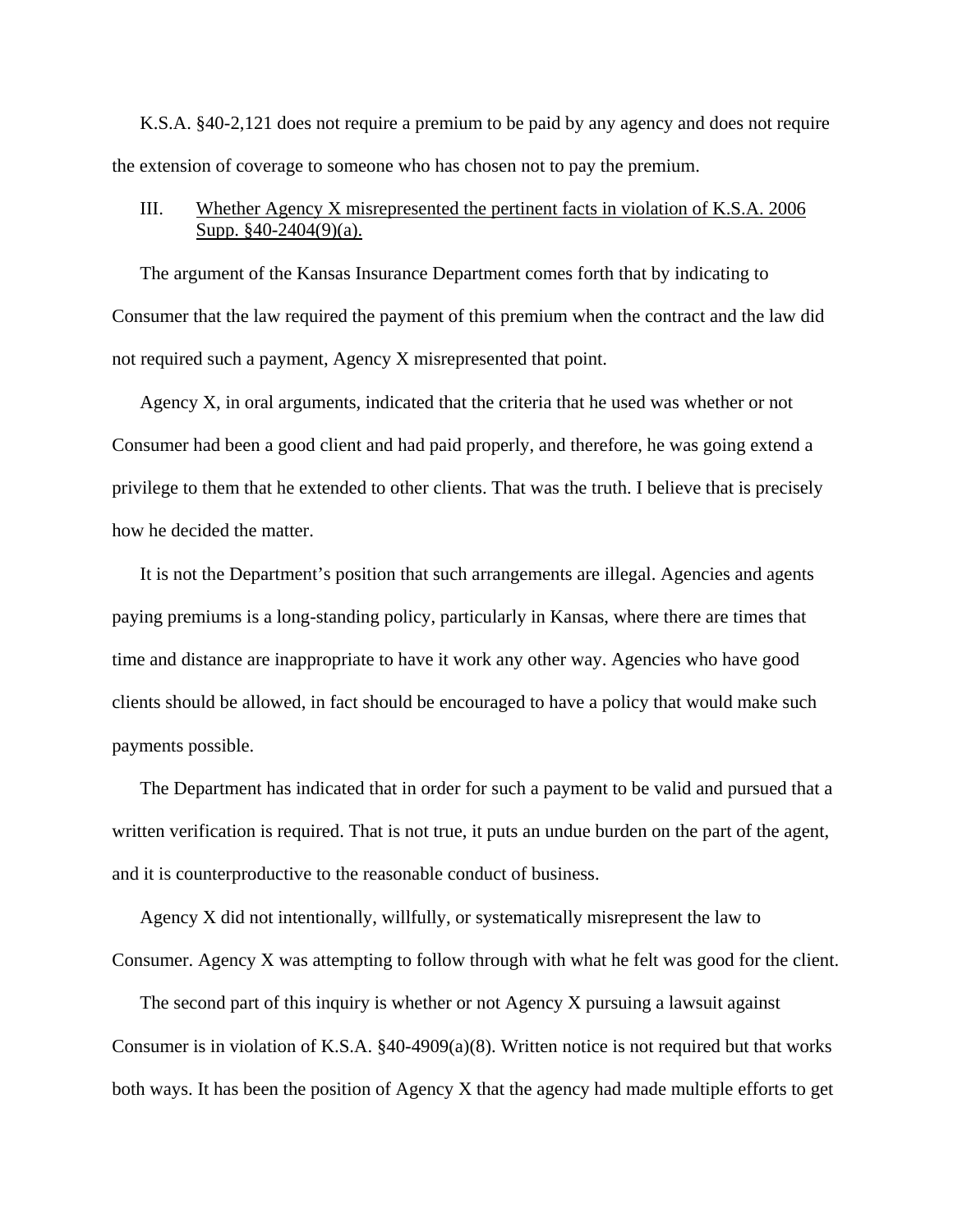in touch with Consumer in order to try to secure a premium, and he failed to respond. It would have been reasonable and prudent for him to do so but it is not required by law. You are not compelled to respond to a renewal of a policy, and absent his response, he is not compelled to pay the premium. Absent an affirmative response with nothing else, no history to back them up, Consumer did not owe the premium, and so attempts to collect it in court are in fact in violation of K.S.A. §40-4909(a)(8).

## **Holding**

It has been found Agency X did not misrepresent the law to Consumer in violation of K.S.A. §40-2404, accordingly, the \$2,500.00 penalty originally proposed by the Department automatically becomes \$1,500.00. The fine is further reduced from \$1,500.00 to \$500.00 and will be suspended.

Agency X may continue the action of paying the premium going forward based on whether or not they had a good customer but they cannot pursue in Court a client who has given them no affirmative response whatsoever.

All other findings and conclusions of law stated by the Hearing Officer on the record on March 24, 2008 are herein incorporated as if fully set forth in this Final Order.

# **IT IS SO ORDERED THIS \_15th\_ DAY OF APRIL, 2008 IN THE CITY OF TOPEKA, COUNTY OF SHAWNEE, STATE OF KANSAS.**



\_/s/ Robert M. Tomlinson\_\_\_\_\_\_\_\_\_ Robert M. Tomlinson Hearing Officer